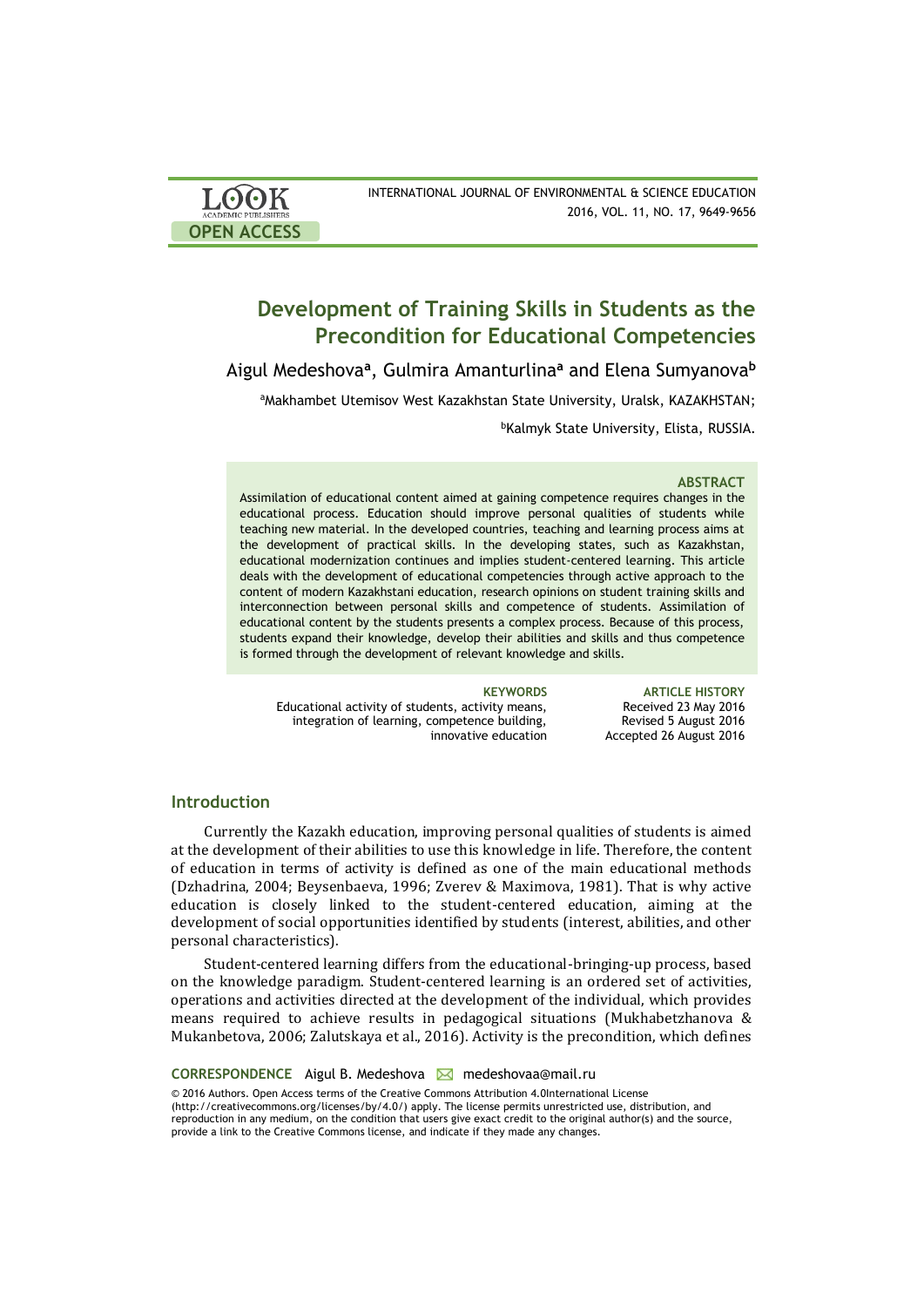personal development; therefore, this property stems from the need aimed at the transformation of cognition interest and the surrounding reality. Knowledge gained through assimilation determined by the improved interest to personal characteristics, matter in the future work, in life or in gaining new knowledge.

Systematic solution of human activity problems can be helpful in the effective examination of current theoretical issues (Dobson & Tomlinson, 2013; Chuang & Mingbao, 2015). Only through activity, one can distinguish the development of human physical and spiritual possibilities as regards social or teamwork.

The need to understand the fact that knowledge gained by students will become applied, demonstrates the essence of activity orientation; activity is divided into several periods. Namely, these include self-control, practical implementation, application of the acquired knowledge, abilities and skills in the new conditions, the ability to present one's own results independently. Therefore, activity results in the ability to plan personal formed work, to organize the workplace, the ability to use dictionaries, the ability to keep the control diary and other educational activities of students (Аrenova, 2001; Dianbo et al., 2013; Bonato et al., 2014).

Student training activities are considered as part of the educational content. However, there is no precise definition of academic ability, which is the category of learning activities. Thus, it is difficult to say which actions, activities, methods or properties form the basis of academic ability (Stepashkina, 2005; Zverev & Maximova, 1981; Pustovoitov, 2014). In order to understand this, one needs to disclose the concept of "skill" and despite the fact that its meaning is not difficult to understand, there are many different views in terms of summarizing its definitions. This is determined by the fact that research literature views this concept as a psychological and pedagogical category.

Firstly, skill is regarded as a category of activity. This makes it possible to disclose meaningful and activity-related aspects of skills development; however, this does not include personality changes in primary school pupils (Maximova, 1988; Svetlovskaya, 1990). In this situation, specific skills considered as the use of knowledge by pupils/students as the quality and method of training activities, are defined in terms of activity. Secondly, student ability to perform purposeful activities is explained with regard of the personal viewpoint of view, in terms of individual qualities. Thirdly, considering skills in terms of personal activities, they are formed within specific activities determined by objective features; however, at the same time they also present the knowledge-focused ability to consciously achieve personal goals, and a specific feature of personality development. In this respect, skills are considered both as a result of certain activities, and as their quality (Stepashkina, 2005).

### **Aim of the Study**

The purpose of this study is to show that assimilation of integrated learning content by the students through the activity approach leads to the development of educational competencies.

# **The research question**

What is the academic competency?

# **Method**

Research methodology was based on the ideas of the dialectic-materialistic philosophy related to the theory of knowledge, leading role of activities in the individual development and to the dialectical unity of theory and practice.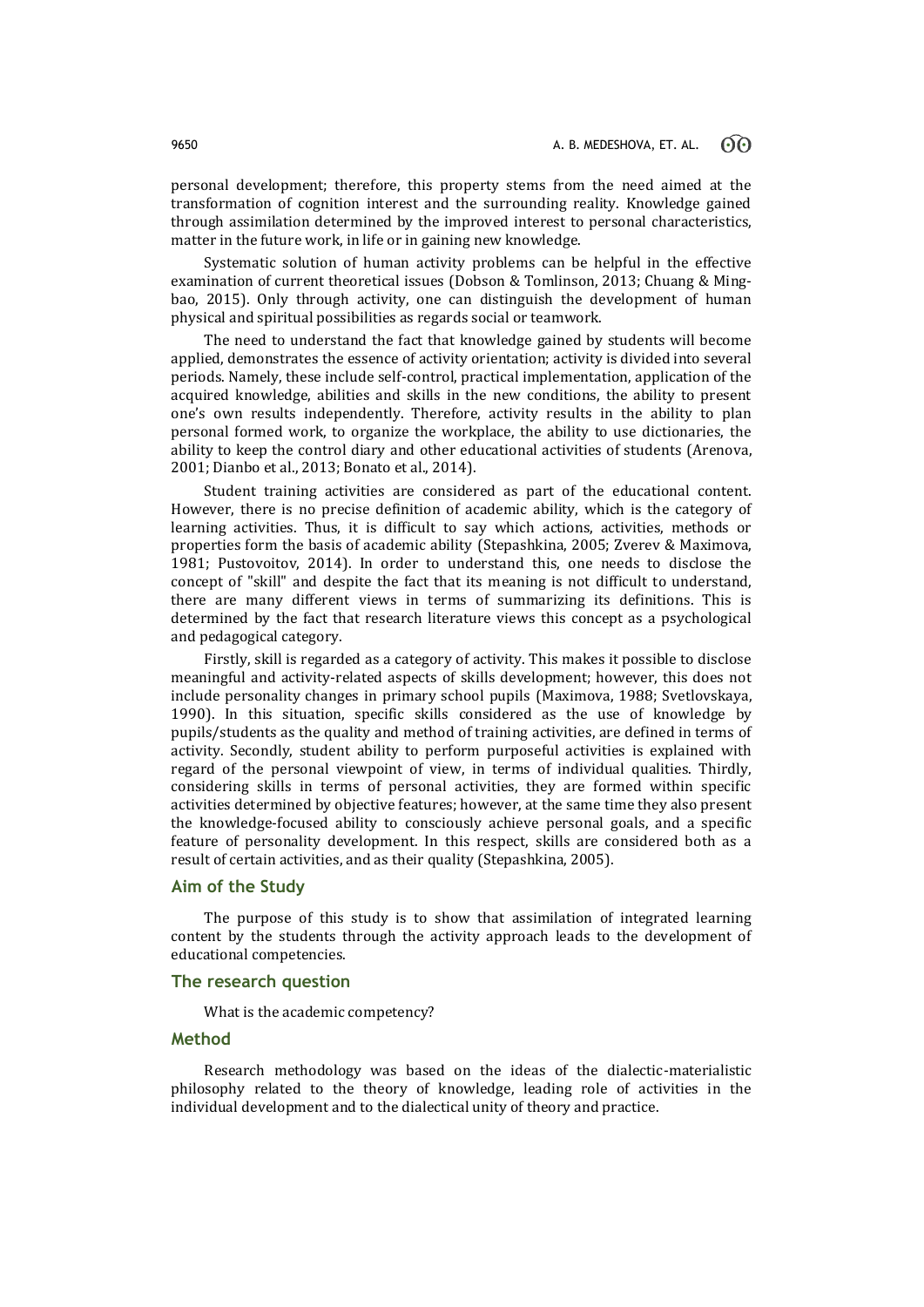#### $\odot$ INTERNATIONAL JOURNAL OF ENVIRONMENTAL & SCIENCE EDUCATION 9651

Complementary research methods were used to achieve this goal, in particular:

- Theoretical methods: analysis and study of specific philosophical, psychological, educational, scientific and methodological literature on research issues; analysis of educational materials, abstract and logical general theoretical methods, as well as analysis and synthesis.
- General logical methods, which implied study and generalization of pedagogical experience related to the considered problem, conceptualization of educational practice.

## **Data, Analysis, and Results**

Teaching skills are formed not only through everyday usual work, but also through exercises that enable their use in the changed situation. Skills show student readiness to perform practical-theoretical activities based on life experience and gained knowledge (Yuanxiang, 2014).

According to some researchers, learning activity of students is carried out through the following chain: knowledge  $\rightarrow$  ability  $\rightarrow$  skill.

K.N. Kornilov (2003) explains the ability phenomenon as an incomplete skill. L.M. Fridman (2003) believes that skill is the primary concept and ability is required to form it. According to K.K. Platonov(2003), ability is based on the previously obtained knowledge and skills; skill is considered as the quality that implies automatic unconscious performance of separate actions by an individual, specifically oriented activities; ability is considered as the quality generated by means of generalization of knowledge and skills (Nasharipova, 2003).

Formation of skills requires personal interest; only on this basis, students can develop themselves as personalities. From this perspective, one can conclude that activities are implemented in the form of a following chain: knowledge  $\rightarrow$  skill  $\rightarrow$  ability, as represented in Figure 1. А.А. Liublinskiy, Е.А. Мilerian, G.I. Shchukina believe that abilities and skills differ by their origin since they are formed in different ways (Lebedeva, 2002).



**Figure 1.** Forming of knowledge

According to L.А. Lebedeva (2002), one can distinguish simple and higher abilities; their formation occurs as a cycle. Abilities in terms of activity, revealed during learning activities, are implemented through actions. Actions are generated through interconnected operations. Abilities can be developed in two ways, as it is shown on Figure 2. The initial ability consists of simple operations; higher abilities imply a mixture of ordinary abilities with gradually increasing complexity.



**Figure 2.** Scheme of ability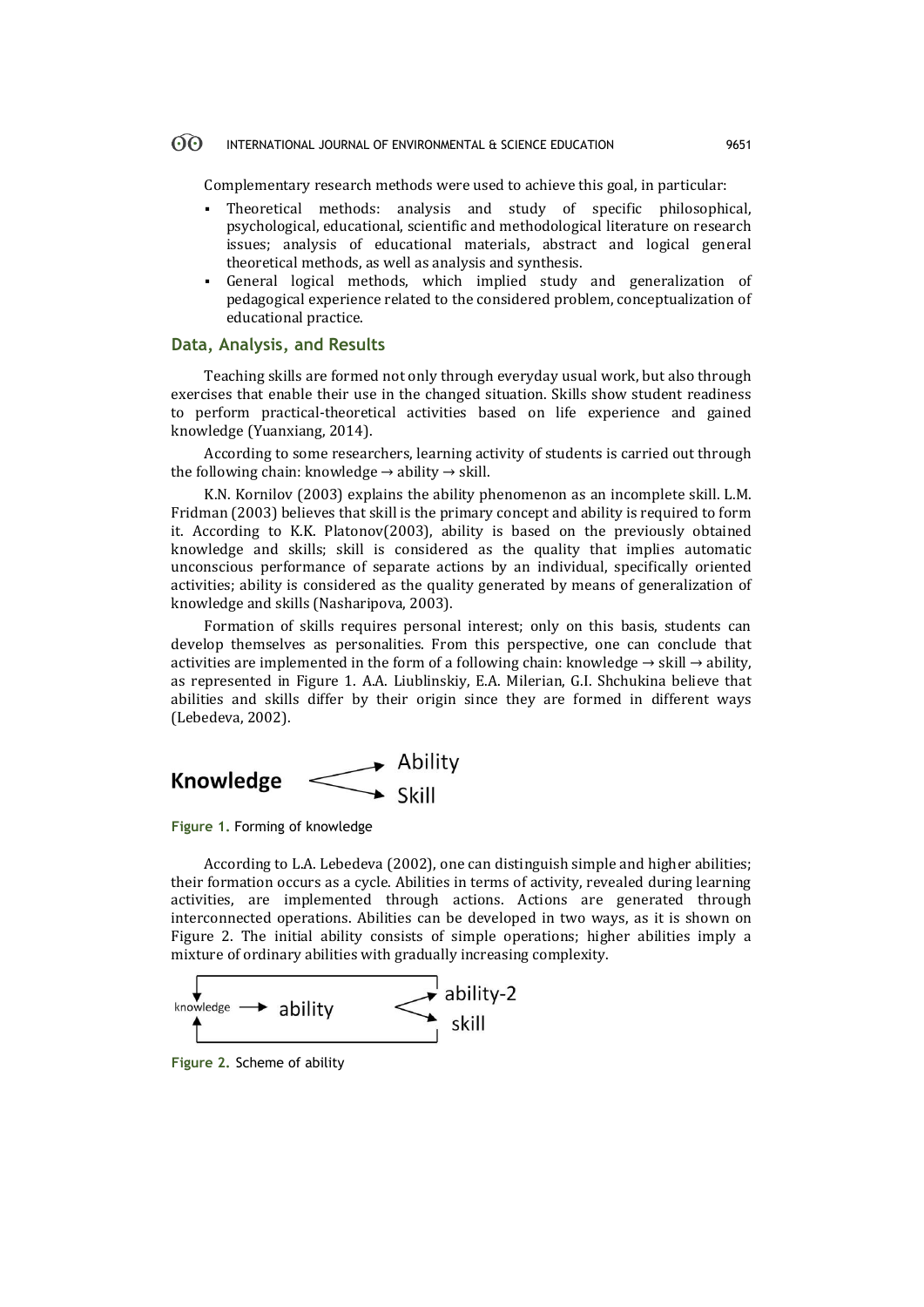In short, the authors of this paper believe that ability presents the result of conscious action; therefore, it is based on the ideas of personality-oriented, activitycentered learning based on the theory dealing with gradual formation of the thinking process. Academic ability is based on the knowledge gained; its development is the basis for the formation of student competencies: knowledge → ability→ competence.

Earlier training activities was formed in the primary school students in the form of the chain knowledge  $\rightarrow$  ability  $\rightarrow$  skill, however presently this chain is transformed into knowledge  $\rightarrow$  ability  $\rightarrow$  competence. Thus, the ability automation was required before, however in the future one needs to develop and to improve skills, to be ready to use them in real life (Medeshova, 2015).

Competent (from Latin) means a person able to plan and to carry out his/her job duties, a person who is knowledgeable and experienced. Competence is a set of knowledge, skills and activities of the individual. A student can be regarded competent if he/she is "armed" with knowledge and skills, able to articulate his/her thoughts and can act independently.

Competence can be understood as requirements for training students in a specific field and expertise can be regarded as the developed personal qualities and generalization of experience related to this kind of activity (Sharma, Bisht & Chopra, 2013).

Academic competence presents a significant program related to actual real objects, which requires subsequent implementation; this program has both personal and social significance in terms of productive activities and considers total results of knowledge, abilities, skills and activities. These varieties can be categorized in comparison with the types of human abilities: significantly valuable - the ability to set a goal, to make a decision; general cultural – the ability to learn the ways of effective organization of leisure; educational and cognitive - the ability to master the heuristic method for solving problems; informational - the ability to search, analyze, convert, save and store the required information; communication abilities – self-presentation ability, the ability to ask questions, to write a letter or a statement; social and labor abilities - the ability to analyze changes, to know communication ethics; personal improvement - the ability to master the ways of independent physical and spiritual development and thinking (Kunter et al., 2013).

Competence and expertise related to different aspects of education, depending on the methods of influence on the student personality, knowledge and skills, educational content and structure can be divided into the following types:

1) Competence and expertise related to the student personality:

- Describes and develops personal opinion of students regarding the object being studied;
- Characterizes the activity-related skills, the extent of student ability and willingness related to practical activities during the training process;
- Improves purposeful activity experience;
- Develops the ability to solve household problems in their daily lives;
- Covers all the main groups of the developing student qualities;
- Shows the integrated characteristics of student training quality.

The totality of these characteristics determines student literacy.

2) Competence and expertise related to knowledge, abilities and skills:

- Knowledge and abilities that are closely related to skills;
- Covers a single well-known link associated with the knowledge, abilities and skills related to the actual object.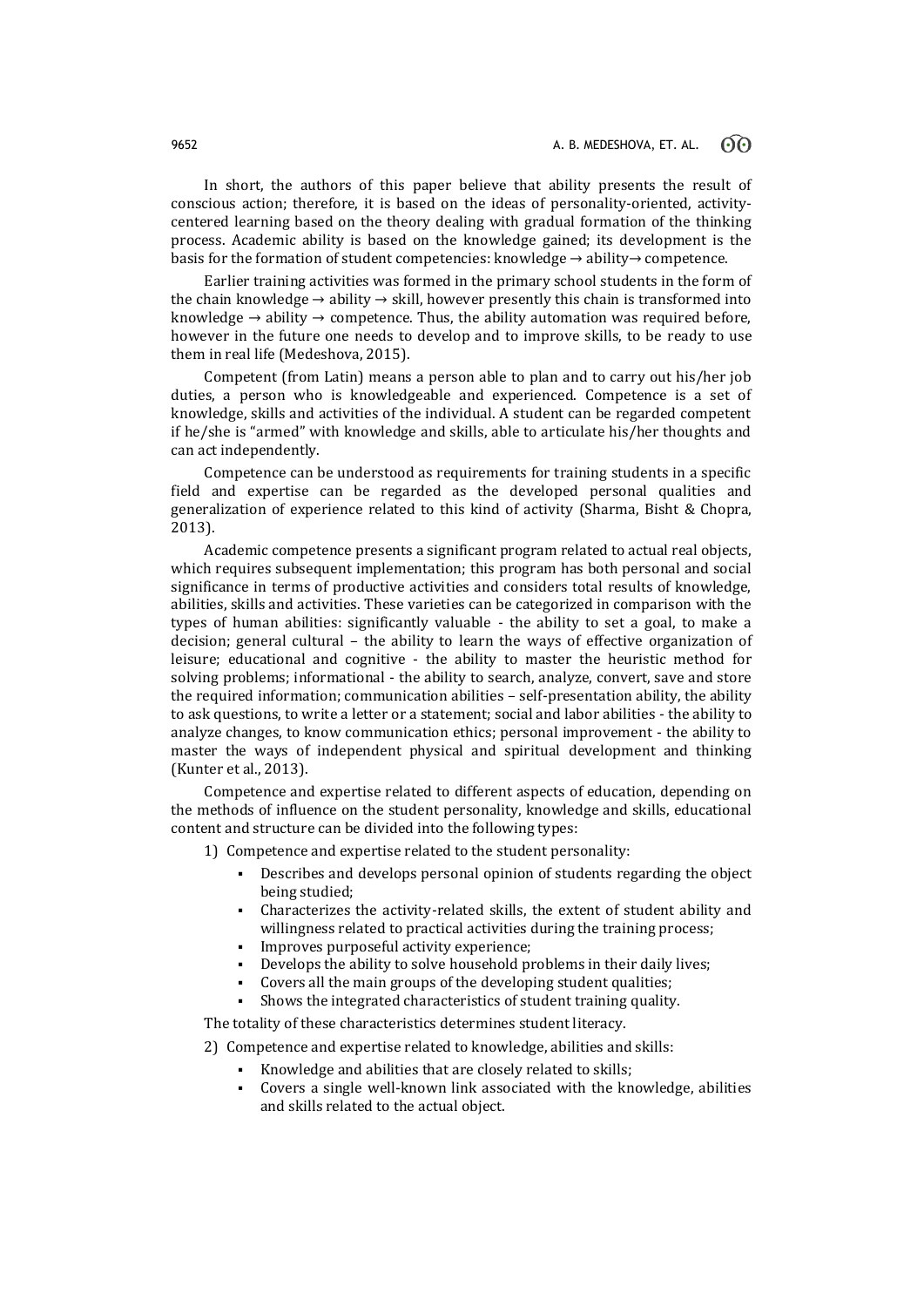#### $\Theta$ INTERNATIONAL JOURNAL OF ENVIRONMENTAL & SCIENCE EDUCATION 9653

- Related to the ability to use the set of interdisciplinary connections in due course as well as abilities, skills and work methods;
- Provides knowledge of comprehensive training order, having personalityoriented features.
- 3) Competence and expertise related to the content and structure of education:
	- Creates conditions for defining purpose, learning content and educational technologies in the form of a system;
	- Meta-subject feature, which reveals itself in each individual subject and areas of academic expertise, in a separate element or in the entire phenomenon;
	- Multifunctional feature, which enables students to solve problems in different areas of life;
	- Knowledge is created through its content.

4) Competence and expertise related to types of activity:

- Provides the possibility to use theoretical knowledge in solving specific problems;
- Helps to check student progress in the teaching and learning process;
- Implementation of integrated activities is verified in the process itself.

# **Discussion and Conclusion**

In the European countries, for example, in France the concept of "expertise" and "ability" are synonymous (Koyanbayev & Koyanbayev, 2000). In the developed countries, teaching and learning process is focused on giving practical knowledge and disclosing personal potential of the pupil.

Cognitive expertise in the learning process is divided into the following subsystems (Pustovoitov, 2014):

- Development of personal characteristics and mental qualities
- Formation of communicative experience

According to the Kazakh scientist M.Zh. Dzhadrina (2004), expertise is limited by the student self-development, self-control, the ability to use knowledge and skills in private. The difference between knowledge, skills and expertise with regard to the content of general secondary education:

1) is defined by a specific subject;

2) is a source of knowledge referring to any branches of knowledge;

3) didactically adapted scientific knowledge is logically outlined in the training material (concepts, theory, laws, facts);

4) subject knowledge form abilities referring only to a single subject (Dzhadrina, 2004).

Competent institutions provide student social medium; implementation of knowledge and experience in the right situation is considered as ability. Hence, there is a need to focus on the individual abilities. The best way to develop abilities is their application to the content of different subjects. For example, the ability to provide synthesis could be developed by bringing students (in various subjects) to a situation that will require application of different creative activities. Being confined to the fact that students are just repeating what the teacher explained, in an actor-like way, one could be confident in the absence of further development of student abilities to perform creative activities.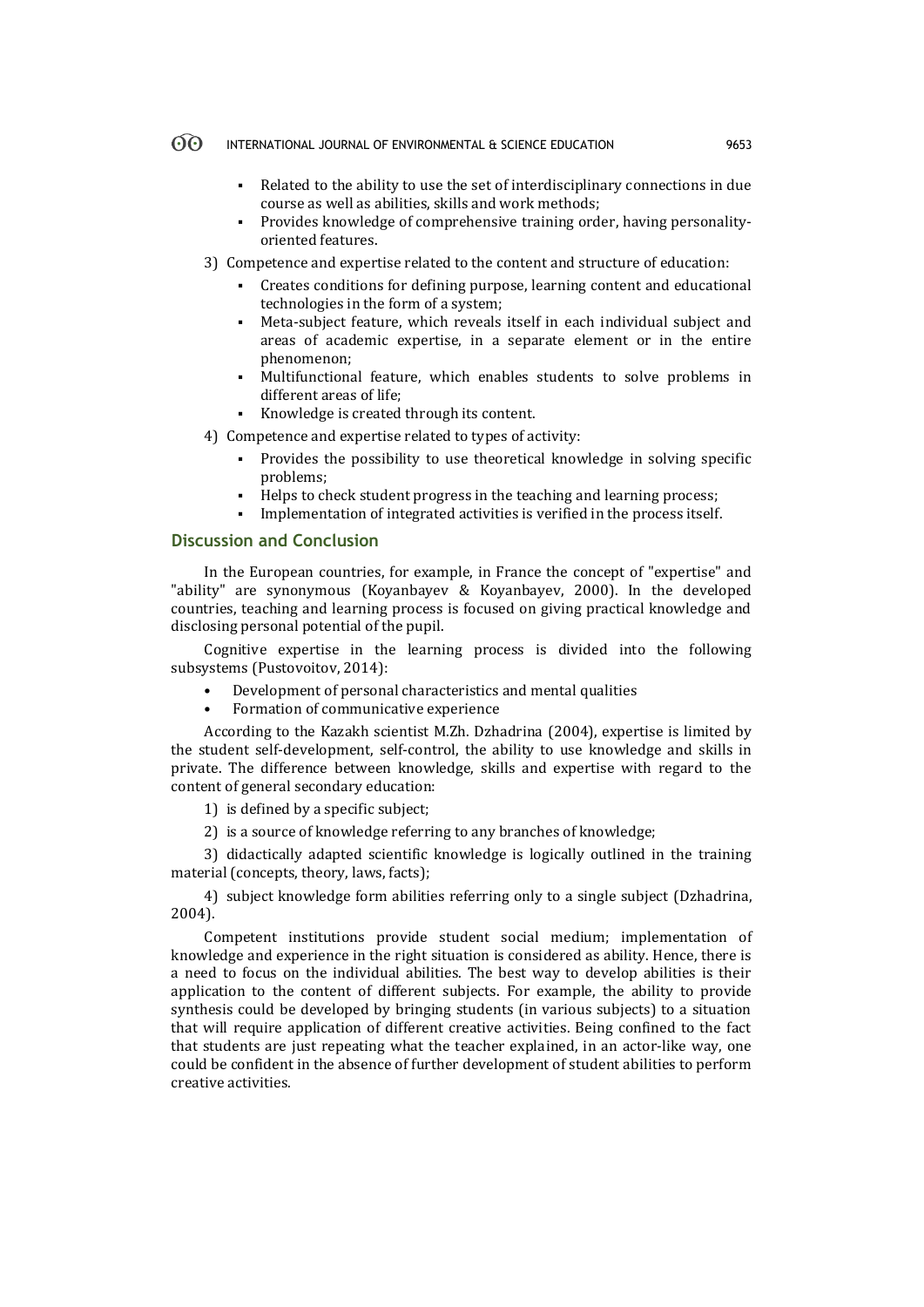According to modern requirements, formation of student expertise requires integrated training (Beysenbaeva, 1996; Zverev & Maximova, 1981; Mulder, 2014). Formation of scientific worldview in students is defined as the "integration of naturalscience and humanitarian knowledge of nature" (Mukhabetzhanova & Mukanbetova, 2006).

# **Implications and Recommendations**

Integration helps students to apply the knowledge obtained in different subjects in an appropriate way. For example, it would be reasonable to study the nature module content referring to the natural sciences during the native language lessons, mathematics, drawing, and manual training (Table 1).

| Native language                                                                                                                                                                           | <b>Mathematics</b>                                                                                                                                                    | Natural science                                                                                                                                                      | Art                               | <b>Manual training</b>                                                                                                                                                          |
|-------------------------------------------------------------------------------------------------------------------------------------------------------------------------------------------|-----------------------------------------------------------------------------------------------------------------------------------------------------------------------|----------------------------------------------------------------------------------------------------------------------------------------------------------------------|-----------------------------------|---------------------------------------------------------------------------------------------------------------------------------------------------------------------------------|
| Works describing<br>natural objects and<br>phenomena,<br>beautiful paintings,<br>plants and animals,<br>the need to protect<br>them. Riddles,<br>proverbs, tales,<br>legends, songs, etc. | Understanding<br>arithmetic<br>operations, value, change in its<br>weight, area,<br>speed, time.<br>Geometric<br>figures,<br>measurement of<br>geometric<br>variables | Nature<br>observation,<br>colors depending<br>on the season.<br>Monitoring<br>animals and birds.<br>Labor seasons in<br>plant and<br>livestock farms.<br>Excursions. | Natural<br>colors and<br>patterns | Manufacturing<br>compositions using<br>natural materials.<br>Description of<br>natural phenomena<br>and their<br>manufacture using<br>various materials<br>(paper, clay, wool). |

**Table 1.** Integrated content of the nature module

The result of the teaching and learning process, aimed at the development of student expertise, implies continuous development of permanent training skills in students in terms of assimilation of knowledge gained through integration. This process is based on two components: the personality component, which refers to the valuemotivational and reflective-evaluation levels and the activity component related to cognitive and operational aspects.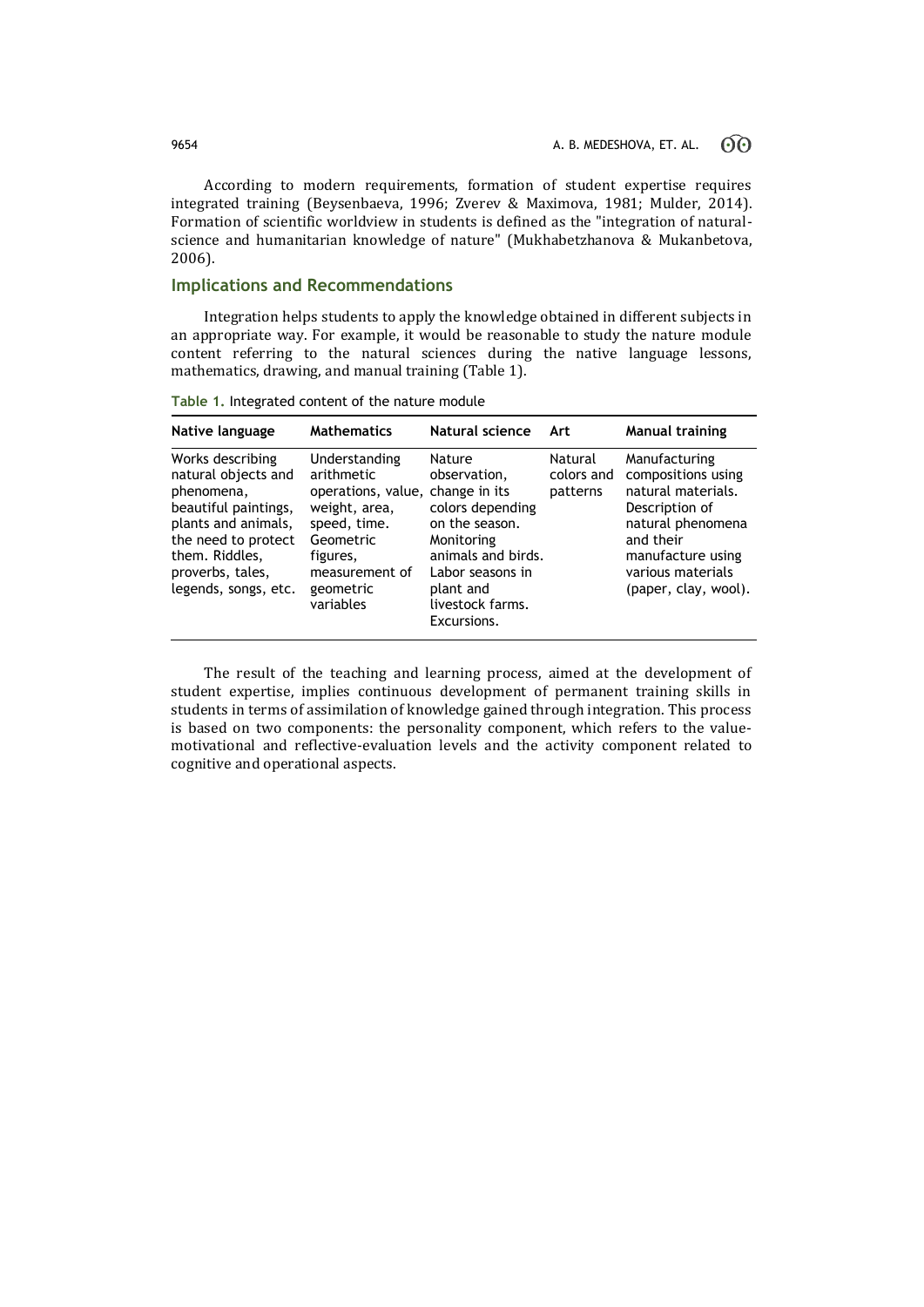#### <u>ගිල</u> INTERNATIONAL JOURNAL OF ENVIRONMENTAL & SCIENCE EDUCATION 9655

### **Disclosure statement**

No potential conflict of interest was reported by the authors.

### **Notes on contributors**

**Aigul Medeshova** holds a PhD, Associate Professor of Department of Computer Science, Makhambet Utemisov West Kazakhstan State University, Uralsk, Kazakhstan;

**Gulmira Amanturlina** holds a Research of Department of Computer Science, Makhambet Utemisov West Kazakhstan State University, Uralsk, Kazakhstan;

**Elena Sumyanova** holds a PhD, Associate Professor of Department of Mathematics, Physics and Information Technology, Kalmyk State University, Elista, Russia.

### **References**

- Аrenova, А. (2001). Theoretical Foundations of independent educational activity. *Elementary schools*, 4, 22- 24.
- Beysenbaeva, A.A. (1996). Training Humanization of High School Students based on Intersubject Communications. *Thesis synopsis*, 48.
- Bonato, V., Fernandes, M., Cardoso, J., Marques, E. (2014). Practical education fostered by research projects in an embedded systems course. *International Journal of Reconfigurable Computing*, 7.
- Chuang, M.A., & Ming-bao, W.E.I. (2015). Study on the Practical Education System for Environmental Engineering Specialty under the New Economic Normality. *Guangzhou Chemical Industry, 18*, 69.
- Dianbo, C. et al. (2013). Research on innovative practical education system of cultivating students' innovative ability. *Experimental Technology and Management,* 3, 44.
- Dobson, H. & Tomlinson, B. (2013). Practical education for sustainable development through interdisciplinary problem-based learning. *Enhancing education for sustainable development in business and management, hospitality, leisure, marketing, tourism*. New York: Higher Education Academy.
- Dzhadrina, M.Z. (2004). Result orientation as a precondition for the implementation of competence-based approach to education at school. *Almaty: Altynsarin Kazakh Academy of Education.*
- Kornilov, K.N., Fridman, L.M. & Platonov K.K. (2003). Pedagogy. Lecture course. Abai National Pedagogical University. *Light of the World*, 368.
- Koyanbayev, Z.B. & Koyanbayev, R.M. (2000). Pedagogy. Аlmaty: Atamura.
- Kunter, M., Klusmann, U., Baumert, J., Richter, D., Voss, T. & Hachfeld, A. (2013). Professional competence of teachers: Effects on instructional quality and student development. *Journal of Educational Psychology, 105*(3), 805.
- Lebedeva, L.A. (2002). Methodology of mathematical skills development in younger schoolchildren based on the activity approach to learning. Training and education theory and technique (mathematics). *Thesis: Candidate of pedagogic sciences*. Almaty.
- Maximova, V.N. (1988). Intersubject Communications in the Learning Process. *M. Education*, 190.
- Medeshova, А.B. (2015). Flexibility of elementary school students in terms of information technology development and teaching. *Monograph. Ural Publishers,* 13.
- Mukhabetzhanova, A.M., & Mukanbetova, S.T. (2006). Theoretical Foundations of personality-oriented education, training and guidelines. *Oral: M. Utemisov Publishing Center*, 50.
- Mulder, M. (2014). Conceptions of professional competence. *International handbook of research in professional and practice-based learning,* 107-137. Springer Netherlands.
- Nasharipova, S.K. (2003). Development of educational skills as a component of the projected education content at school. *Thesis: Candidate of pedagogic sciences*. Almaty.
- Pustovoitov, V.N. (2014). The model of pedagogical support of cognitive competence development in high school students in the teaching and learning academic subjects. *Modern problems of science and education,* 3, 77-82.
- Sharma, A., Bisht, D., &Chopra, V. (2013). Professional competence and commitment of teachers: Need of the hour. *Shikshan Anveshika, 3*(2), 50-55.
- Stepashkina, L.Y. (2005). Development of common training and skills as key educational competences.Eidos.September.http://www.eidos.ru/journal/2005/0910-09.htm
- Svetlovskaya, N.N. (1990). Integration as a methodological phenomenon and its functions in the initial training. *Elementary school*, (5), 59.